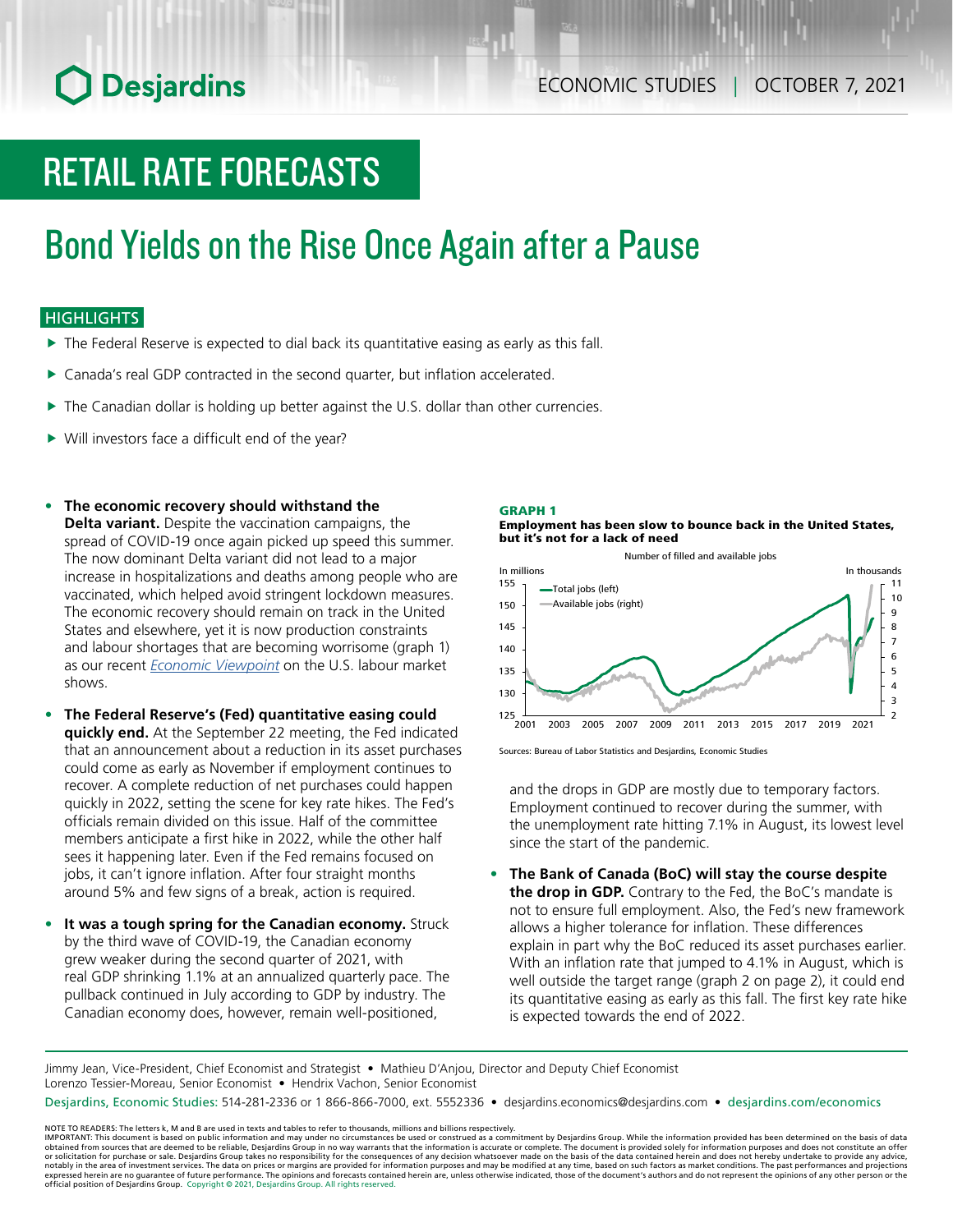# **Desjardins**

#### GRAPH 2



Inflation in Canada has stayed above the target range for the last five months



*DISCOUNT* 

**• Bond yields are on the rise once again, and retail rates will follow.** It's difficult to explain this summer's drop in bond yields based on economic fundamentals. That is why the new rise in bond yields following the Fed's September meeting came as no surprise. To have an impact on the economy, the central bank will have to rein in real interest rates (after expected inflation) to bring them closer to their longterm average (graph 3) by reducing its demand for bonds. Therefore, unless lower inflation is expected, bond yields will

### GRAPH 3

Real interest rates are at a historic low and will have to rise for monetary policy to have an impact



Sources: Federal Reserve Board and Desjardins, Economic Studies

have to continue to rise. Retail interest rates will follow this trend. Long-term fixed rates should keep on their upward trajectory, whereas short-term and variable rates will rise later in 2022.

### TABLE 1

## *Forecasts: Retail rate*

|                                | <b>DISCOUNT</b><br><b>RATE</b> | <b>PRIME RATE</b> |               | <b>MORTGAGE RATE</b> |               | <b>TERM SAVINGS<sup>1</sup></b> |               |               |  |
|--------------------------------|--------------------------------|-------------------|---------------|----------------------|---------------|---------------------------------|---------------|---------------|--|
| IN $%$                         |                                |                   | 1 year        | 3 years              | 5 years       | 1 year                          | 3 years       | 5 years       |  |
| <b>Realized</b> (end of month) |                                |                   |               |                      |               |                                 |               |               |  |
| April 2021                     | 0.50                           | 2.45              | 2.79          | 3.49                 | 4.74          | 0.40                            | 0.60          | 1.10          |  |
| May 2021                       | 0.50                           | 2.45              | 2.79          | 3.49                 | 4.74          | 0.40                            | 0.60          | 1.10          |  |
| June 2021                      | 0.50                           | 2.45              | 2.79          | 3.49                 | 4.74          | 0.40                            | 0.60          | 1.10          |  |
| <b>July 2021</b>               | 0.50                           | 2.45              | 2.79          | 3.49                 | 4.74          | 0.40                            | 0.60          | 1.10          |  |
| August 2021                    | 0.50                           | 2.45              | 2.79          | 3.49                 | 4.74          | 0.40                            | 0.60          | 1.10          |  |
| September 2021                 | 0.50                           | 2.45              | 2.79          | 3.49                 | 4.74          | 0.40                            | 0.60          | 1.10          |  |
| October 6, 2021                | 0.50                           | 2.45              | 2.79          | 3.49                 | 4.74          | 0.40                            | 0.60          | 1.10          |  |
| <b>Forecasts</b>               |                                |                   |               |                      |               |                                 |               |               |  |
| <b>End of quarter</b>          |                                |                   |               |                      |               |                                 |               |               |  |
| 2021: Q4                       | 0,50                           | 2,45              | $2.65 - 3.10$ | $3.35 - 3.80$        | $4.60 - 5.05$ | $0.35 - 0.60$                   | $0.55 - 0.80$ | $1.05 - 1.30$ |  |
| 2022: Q1                       | $0.50 - 0.75$                  | $2.45 - 2.70$     | $2.50 - 3.20$ | $3.20 - 3.90$        | $4.45 - 5.15$ | $0.20 - 0.70$                   | $0.40 - 0.90$ | $0.90 - 1.40$ |  |
| 2022: Q2                       | $0.25 - 0.75$                  | $2.20 - 2.70$     | $2.40 - 3.35$ | $3.10 - 4.05$        | $4.55 - 5.50$ | $0.20 - 0.95$                   | $0.40 - 1.35$ | $1.05 - 2.00$ |  |
| 2022: Q3                       | $0.25 - 1.00$                  | $2.20 - 2.95$     | $2.25 - 3.45$ | $2.95 - 4.15$        | $4.55 - 5.75$ | $0.20 - 1.05$                   | $0.45 - 1.65$ | $0.90 - 2.10$ |  |
| End of year                    |                                |                   |               |                      |               |                                 |               |               |  |
| 2022                           | $0.25 - 1.25$                  | $2.20 - 3.20$     | $2.30 - 3.65$ | $3.15 - 4.50$        | $4.70 - 6.05$ | $0.20 - 1.10$                   | $0.55 - 1.90$ | $1.15 - 2.50$ |  |
| 2023                           | $0.75 - 2.25$                  | $2.70 - 4.20$     | $2.65 - 4.55$ | $3.35 - 5.25$        | 4.70 - 6.60   | $0.25 - 2.10$                   | $0.80 - 2.70$ | $1.00 - 2.90$ |  |
| 2024                           | $1.25 - 3.25$                  | $3.20 - 5.20$     | $2.95 - 5.35$ | $3.35 - 5.75$        | $4.55 - 6.95$ | $0.35 - 2.75$                   | $0.70 - 3.10$ | $1.05 - 3.45$ |  |

<sup>1</sup> Non-redeemable (annual); NOTE: Forecasts are represented using an asymmetric range reflecting the perceived probability of deviation from the base scenario. The mean of the range does not represent the forecast associated with the base scenario.

Source: Desjardins, Economic Studies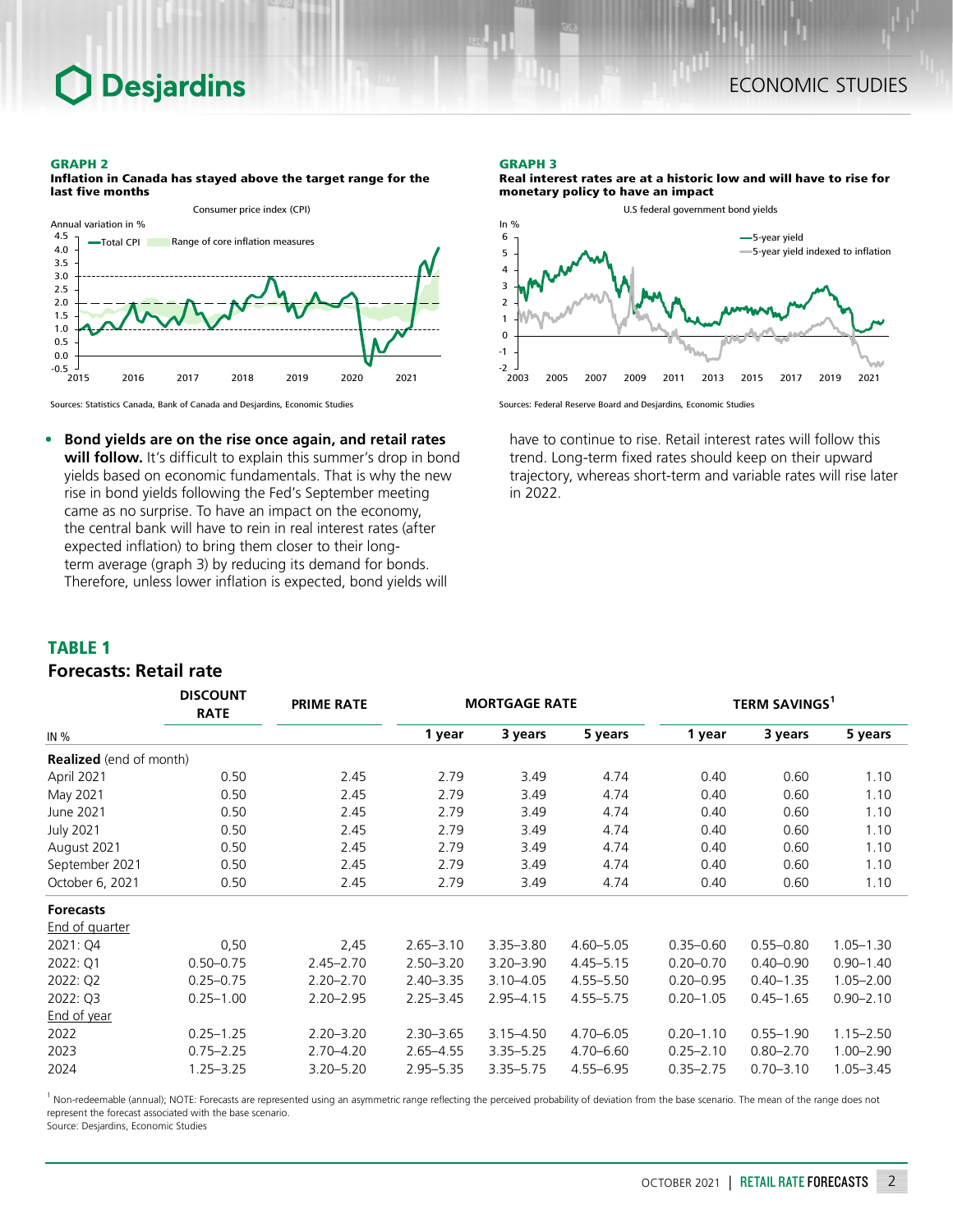# **O** Desjardins

# Exchange Rate

The Loonie Is Holding Up Better against the U.S. Dollar than Other Currencies

- The U.S. dollar gained in September. The DXY index, which measures the value of the U.S. dollar against the main currencies, has been at a peak since November 2020 (graph 4). The greenback is mostly benefiting from the Federal Reserve's change in tone and interest rate spreads that are more favourable for U.S. assets. Pandemic-induced residual concerns as well as new worries about China are also working in favour of the U.S. dollar.
- The Canadian dollar has held up better against the recent appreciation of the U.S. dollar. The loonie is currently trading at more than US\$0.79, which is not far off the levels last seen a month ago (graph 5). The Bank of Canada (BoC) has already cut back its asset purchases significantly, and Canadian bond yields are rising in tandem with U.S. yields. So, yield spreads aren't penalizing the Canadian currency. In addition, the increase in the price of oil and other commodities is improving Canada's terms of trade.
- A month ago, the euro was trading at more than US\$1.18; it's now back to trading around US\$1.16. There are fewer expectations of monetary tightening in the euro zone compare to the United States. The struggle to form a coalition in Germany after the elections is also adding to the uncertainty in the region. Meanwhile, across the channel, the pound sterling also depreciated significantly. The United Kingdom is currently experiencing significant supplychain problems, which seems to be a consequence of Brexit.
- **• Forecasts:** We're counting on the Canadian dollar returning to US\$0.80 by the end of 2021. Other small gains are forecast for next year as the BoC will begin to raise its key rate and the uncertainty associated with the pandemic will continue to subside.

## GRAPH 4

September was a good month for the U.S. dollar



\* Based on a basket of currencies that includes the Canadian dollar, euro, pound, yen, Swiss franc and Swedish krona. Sources: Datastream and Desjardins, Economic Studies

### GRAPH 5 The Canadian dollar is still near US\$0.80



Sources: Datastream and Desjardins, Economic Studies

| Impacts on the Canadian dollar | <b>Short-term</b> | Long-term |
|--------------------------------|-------------------|-----------|
| Risk aversion                  |                   |           |
| Commodity prices               |                   |           |
| Interest rate spreads          |                   |           |

## TABLE 2 *Forecasts: Currency*

| 2020          |        |        | 2021   |                |        |        | 2022 |        |        |              |        |
|---------------|--------|--------|--------|----------------|--------|--------|------|--------|--------|--------------|--------|
| END OF PERIOD | Q3     | Q4     | Q1     | Q <sub>2</sub> | Q3     | Q4f    |      | Q1f    | Q2f    | Q3f          | Q4f    |
| US\$/CAN\$    | 0.7507 | 0.7853 | 0.7962 | 0.8067         | 0.7886 | 0.8000 |      | 0.8000 | 0.8100 | 0.8200       | 0.8250 |
| CAN\$/US\$    | .3321  | 1.2734 | 1.2560 | .2396          | .2680  | 1.2500 |      | 1.2500 | 1.2346 | 1.2195       | 1.2121 |
| CAN\$/€       | .5621  | .5580  | 1.4762 | .4700          | .4836  | 1.4750 |      | 1.4875 | .4691  | 1.4390       | 1.4182 |
| US\$/€        | .1727  | 1.2236 | 1.1753 | .1859          | 1.1700 | .1800  |      | 1.1900 | 1.1900 | 1.1800       | 1.1700 |
| US\$/£        | .2928  | .3670  | 1.3797 | .3815          | .3700  | 1.3800 |      | 1.3900 | .4000  | <b>.4000</b> | 1.4100 |

f: forecasts

Sources: Datastream and Desjardins, Economic Studies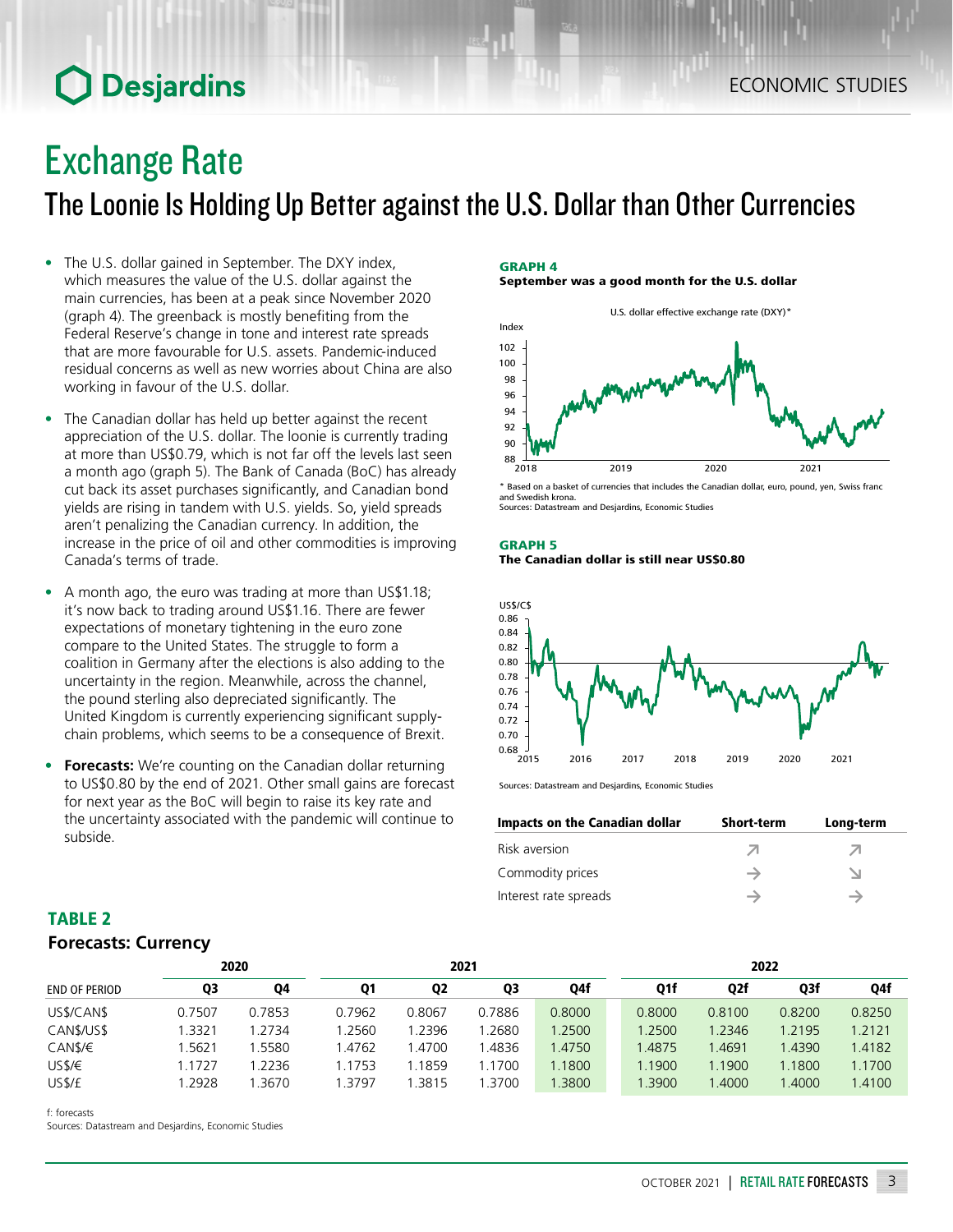# **O** Desjardins

# Asset Classes Return Will Investors Face a Difficult End of the Year?

- **• Investors had it easy until the end of August.** Despite the new wave of the pandemic relating to the Delta variant and the increased fears surrounding inflation, stock markets overall continued to advance in July and August. As a result, both the S&P 500 and the S&P/TSX climbed to historic highs in early September and, remarkably, had soared by about 20% since the beginning of 2021. This great performance was based on the spectacular rebound in corporate profitability in recent quarters and on the positive outlook for growth (graph 6). The stock markets also benefited from extremely low bond yields, which had been trending lower since the end of the winter. This, in turn, helped the Canadian bond market reduce the loss that it had posted at the beginning of the year.
- **• It's been a rough September.** Volatility returned to the financial markets in September with a vengeance, and the S&P 500 pulled back nearly 5%, its worst result since March 2020 (graph 7). The financial difficulties facing Chinese giant Evergrande Real Estate Group and some edginess in the run up to September's Federal Reserve (Fed) meeting drove many investors to take profits at the beginning of the month. Recently, it's the sharp increase in bond yields and the political uncertainty in the United States, as the negotiations to approve new investment plans and raise the debt ceiling drag on, that seem to be worrying investors.
- **• Inflation is increasingly worrisome.** Fears of a longerlasting surge in inflation have grown in recent months, as output constraints and labour shortages are limiting the ability of producers to respond to strong consumer demand. As a result, inflation recently hit a multi-year high in many countries (graph 8), and a new jump in energy prices suggests that there won't be a break any time soon. There is an increasing consensus among central banks that it's time to start normalizing monetary policies. Some central banks have already begun raising their key rates.
- **• Bond yields should keep going up.** In September, the Fed again opted for the status quo. However, its statement stresses that it may soon be necessary to slow the pace of asset purchases. Moreover, the Fed's officials are signalling more key rate hikes in the medium term, which caused a jump in bond yields. The Bank of Canada, for its part, is contemplating stabilizing its bond holdings soon. Assuming an agreement is reached soon in Washington, this gradual monetary policy normalization and the major upside inflation risks point to further increases in bond yields in the coming quarters (graph 9 on page 5).

### GRAPH 6

#### The S&P 500 and corporate profits record a spectacular postpandemic rebound



Sources: S&P Dow Jones Indices, Datastream and Desjardins, Economic Studies

### GRAPH 7





Sources: Datastream and Desjardins, Economic Studies

#### GRAPH 8 Inflation hit multi-year highs



Sources: Datastream and Desjardins, Economic Studies